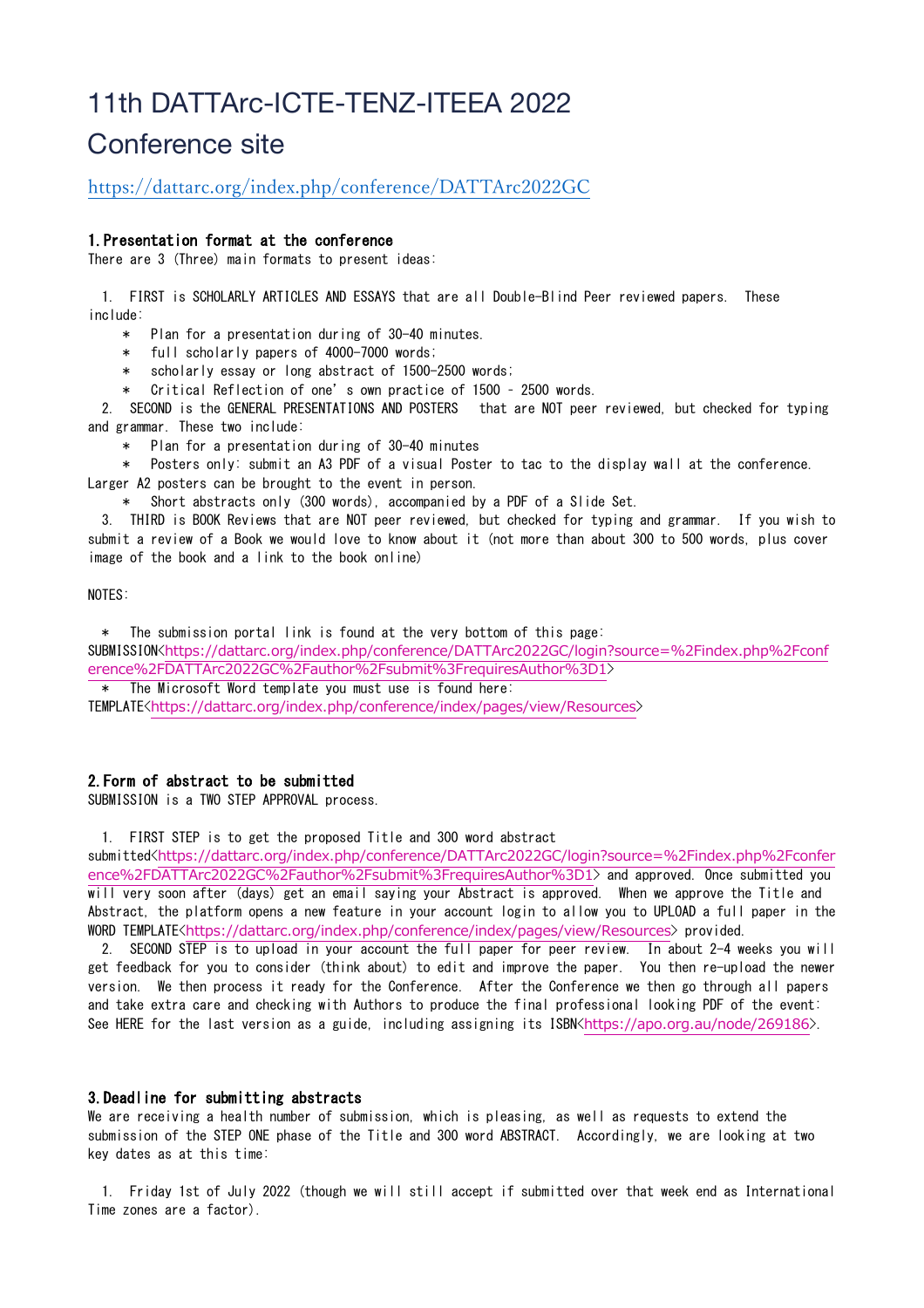2. We require full papers submitted before the Sunday 31st of July 2022 as we need to assure time for the peer review process.

OTHER INFORMATION TO NOTE:

\* The Early Bird Registration

Rate<https://dattarc.org/index.php/conference/DATTArc2022GC/schedConf/registration> is the same as the ZOOM (online only attendance or presentation rate) of AU\$295.00 (~JPY ¥ 28343) plus dinner tickets. This Early Bird registration rate changes to FULL FEE rate on 1st of October 2022 to AU\$450 (~JPY ¥ 43236) \* We are recommending

accommodation<https://dattarc.org/index.php/conference/DATTArc2022GC/schedConf/accommodation> if possible at the Rydges Hotel Gold Coast Airport Or near to the campus of Southern Cross University, Gold Coast Campus<https://www.scu.edu.au/study-at-scu/why-scu/locations/gold-

coast/?msclkid=f1222123c5f811ec827f56ce09d87858>.

 \* ONLINE ONLY Registrations. For delegates who pay registration but can only engage online, we will require:

 \* They prepare a 15-40 minute pre-recorded presentation in ENGLISH. One way to do this is to use ZOOM and its ADVANCE FEATURE of SHARING your Screen and recording to your local drive the movie file created. Then upload in MP\$ that file to dropbox and share the link.

\* ONLINE ONLY viewers will be able to access your recorded presentation any time.

### 1.会議での発表形式

アイデアを提示するための 3 つの主要なフォーマットがあります:

- 1. まず、学術論文とエッセイは、すべて 二重盲検査読論文です。これらには以下が含まれます。
- a. 30~40 分間のプレゼンテーションを計画する。
- b. 4000-7000 語の完全な学術論文。
- c. 学術エッセイまたは 1500-2500 語の長い要約。
- d. 1500 2500 語の自分自身の実践の批判的反映。

2. 2 つ目は、 ピアレビューされていないが、タイピングと文法がチェックされている一般的なプレゼンテーショ ンとポスター です。これら 2 つには、次のものが含まれます。

a. 30~40 分間のプレゼンテーションを計画する

b. ポスターのみ:視覚的なポスターの A3 PDF を提出して、会議のディスプレイウォールにタックします。より大 きな A2 ポスターを直接イベントに持ち込むことができます。

短い抄録のみ(300 語)、スライドセットの PDF を添付。

3. 3 つ目は、ピア レビューではなく、入力と文法がチェック されたブック レビューです。書籍のレビューを提 出したい場合は、その書籍について知りたいです (約 300 ~ 500 語以内、書籍の表紙画像とオンライン書籍へのリン ク)。

筆記:

提出ポータルのリンクは、このページの一番下にあります: 提出

<https://dattarc.org/index.php/conference/DATTArc2022GC/login?source=%2Findex.php%2Fconference%2F DATTArc2022GC%2Fauthor%2Fsubmit%3FrequiresAuthor%3D1>

· あなたが使用しなければならない Microsoft Word テンプレートはここにあります: テンプレート <https://dattarc.org/index.php/conference/index/pages/view/Resources>

#### 2.提出する抄録の様式

提出は 2 段階の承認プロセスです。

1. 最初のステップは、提案された タイトルと 300 語のアブストラクトを提出し

<https://dattarc.org/index.php/conference/DATTArc2022GC/login?source=%2Findex.php%2Fconference%2F DATTArc2022GC%2Fauthor%2Fsubmit%3FrequiresAuthor%3D1> 、承認することです。提出後すぐに、アブス

トラクトが承認されたというメールが届きます。 タイトルとアブストラクトを承認すると、プラットフォームはアカウ ントログインで新しい機能を開き、提供された WORD

TEMPLATE<https://dattarc.org/index.php/conference/index/pages/view/Resources> に完全な論文をアップロード できるようにします。